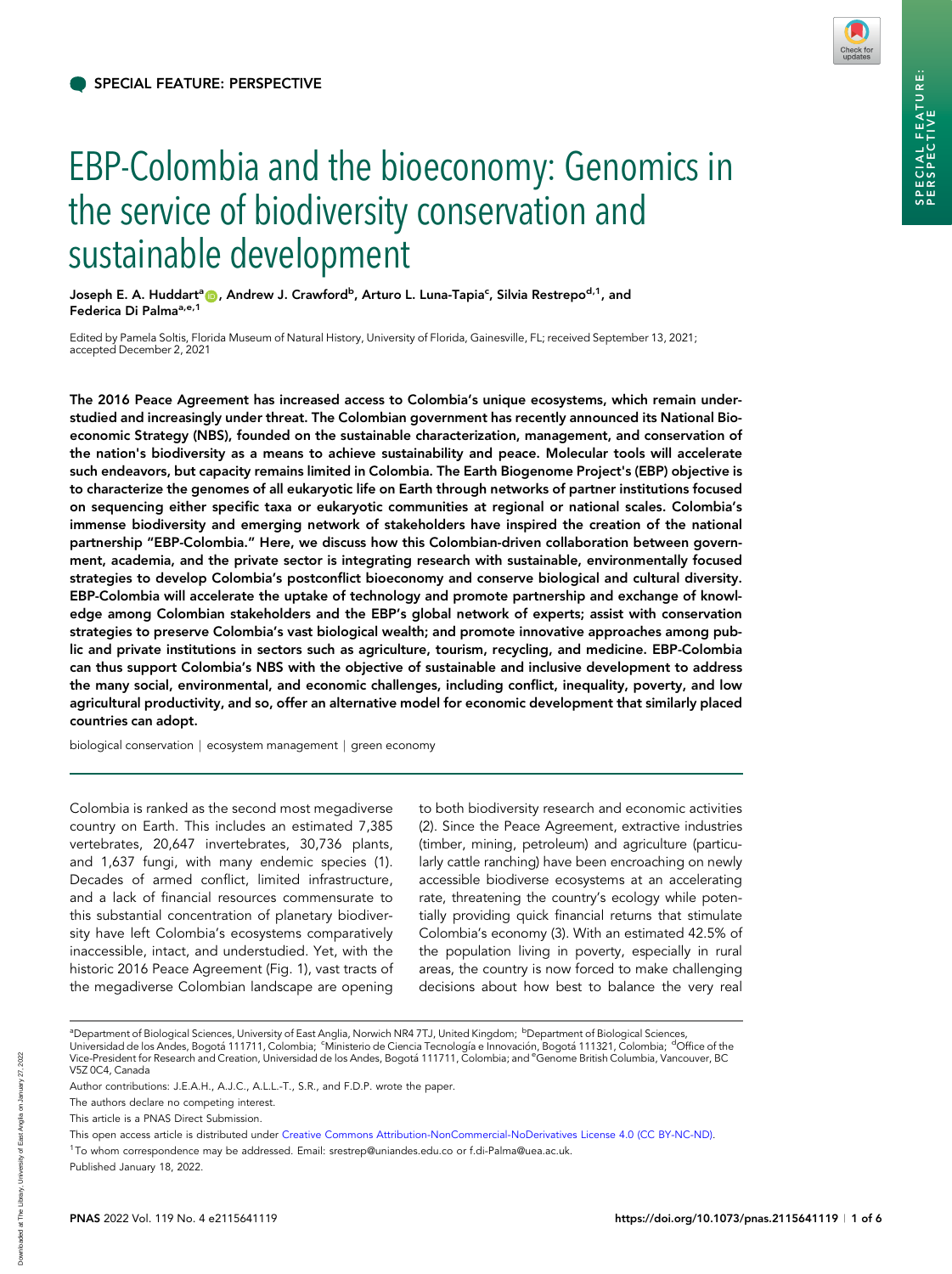

Fig. 1. Time line of events leading up to the launching of EBP-Colombia in 2019 and the NBS in 2020 (black background), beginning with the signing of the Peace Agreement in 2016. The projected goals and achievements of the EBP-Colombia partnership and NBS leading up to 2030 are shown (gray background). FARC, Revolutionary Armed Forces of Colombia.

need for economic development to increase the standard of living and alleviate social ills, such as inequality and conflict, while also conserving its remarkable biodiversity (4).

Transitioning toward a bioeconomy, in which wealth is generated through innovative economic activities that utilize renewable biological resources equitably and responsibly without negatively impacting biodiversity, offers a viable solution to sustainably meet the economic growth gap (5, 6). In 2018, 41 countries had adopted strategies or policies designed to develop or expand their bioeconomies, with more set to follow (5). The World Business Council for Sustainable Development has estimated the bioeconomy will have a global economic potential of \$7.7 trillion by 2030 (7). The Colombian government has recognized that Colombia, with its significant biological wealth, is uniquely positioned to capitalize on this opportunity and provide a blueprint for sustainable development that other emerging economies can emulate (6, 8). In this paper, we discuss how the formation of a national, Colombia-led Earth Biogenome Project (EBP) partnership, dubbed "EBP-Colombia" (Fig. 1), will complement and accelerate the nation's bioeconomic ambitions.

### Colombia's Bioeconomic Vision

In 2020, the Colombian government launched its National Bioeconomy Strategy (NBS) (Fig. 1), a long-term, postconflict, bioeconomic development plan focused on evaluating, conserving, managing, and sustainably using Colombia's valuable biological resources (6). The NBS brings together three key government initiatives central to the country's bioeconomic landscape: Colombia BIO (<https://minciencias.gov.co/portafolio/colombia-bio>), the

Misión de Sabios ([https://minciencias.gov.co/mision\\_sabios](https://minciencias.gov.co/mision_sabios)), and the National Council for Economic and Social Policy's (Consejo Nacional de Política y Economía Social [CONPES]; [https://www.](https://www.dnp.gov.co/CONPES) [dnp.gov.co/CONPES\)](https://www.dnp.gov.co/CONPES) ambitious Green Growth Policy (9), published in 2018 (Fig. 1).

The Colombia BIO program was launched in 2016 and uses biological expeditions to increase knowledge and understanding of Colombia's species, with a particular emphasis on remote areas with large information gaps and taxonomic groups for which there are very few records (10). So far, US\$76 million have been invested in the Colombia BIO program since 2015, with 37 expeditions logging >500,460 biodiversity records in the Colombian Biodiversity Information System ([https://sibcolombia.net/\)](https://sibcolombia.net/) (11). This includes 206 species possibly new to science and 200 species endemic to Colombia. These extensive research outputs have mobilized over 1,000 researchers and engaged 146 national institutions and 38 international institutions (11).

The Misión de Sabios ("Mission of the Wise") is a panel of national and international experts in sciences and humanities (currently numbering over 40) assembled by the government. The mission is charged with developing long-term scalable, replicable, and sustainable strategies and policy proposals for the advancement of science, technology, and innovation while addressing social issues, such as poverty and inequality (12). In 2019, the mission recommended that the bioeconomy should contribute at least 10% of gross domestic product (GDP) and generate at least 100,000 jobs by 2030 (12).

CONPES is the highest national governmental planning authority, advising on all aspects related to economic and social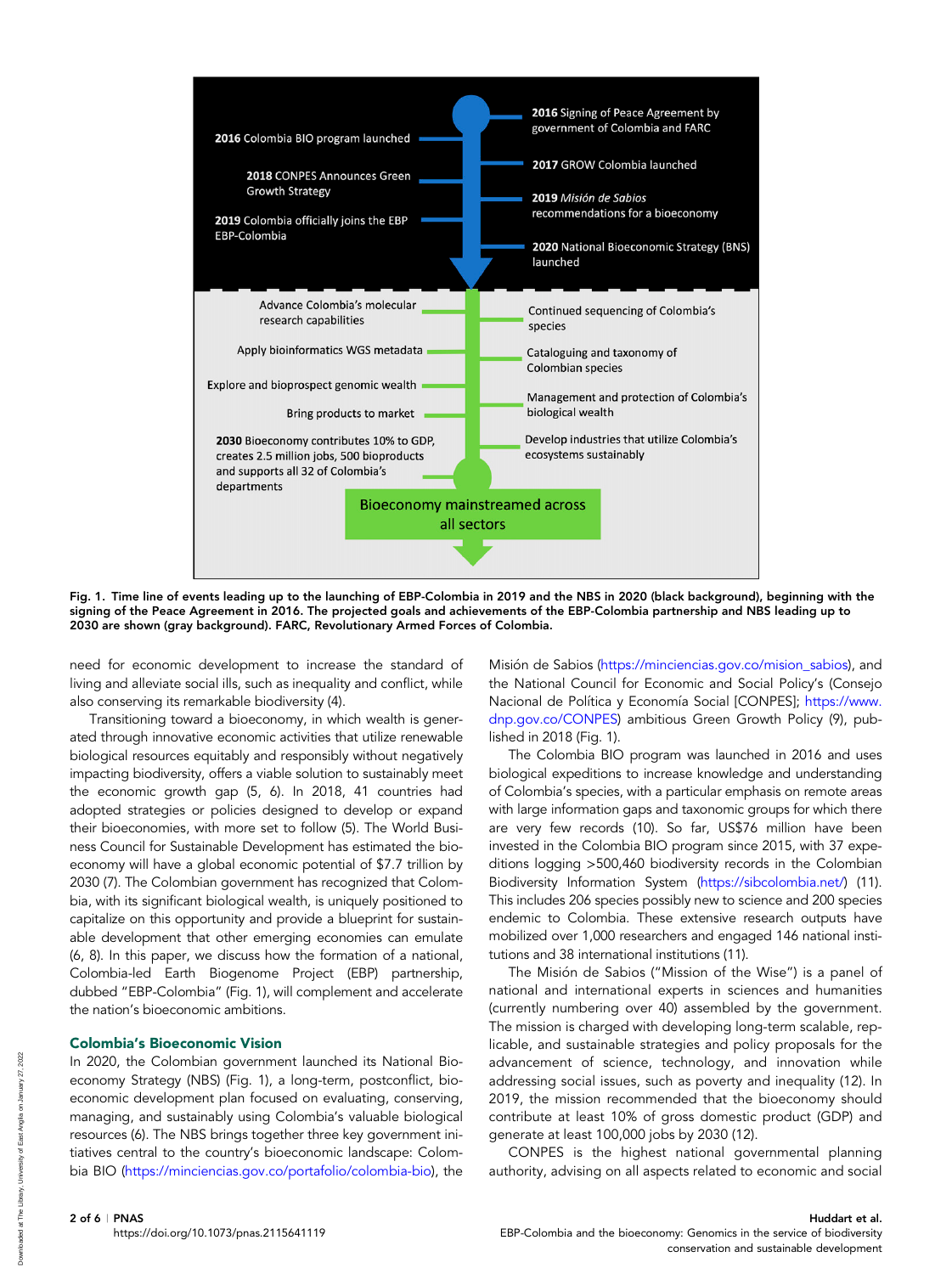development. In its 2018 Green Growth Policy, CONPES defined a bioeconomy as an "economy that efficiently and sustainably manages biodiversity and biomass to generate new value-added products, processes and services based on knowledge and innovation" (9). The policy set out three bioeconomy targets embracing this definition for 2030: 1) to increase the number of bioinnovative companies by 86%, 2) to increase the number of spin-offs and start-ups by 180%, and 3) to increase by 19% the production of goods and services by biocompanies (9). The policy also identified a range of priority sectors for development as part of the bioeconomy, including cosmetics, chemicals, pharmaceuticals, health care, agriculture, food, and beverages (9).

The NBS will build on the momentum of these three initiatives between now and 2030 in five ways. First, it will support the Colombia BIO program to further explore biodiversity and quantify ecosystem services. This will assist conservation efforts as well as the development of bioeconomic activities, such as bioprospecting, understanding and harnessing traditional knowledge, and developing ecotourism (13). Second, it will create a "biointelligent" Colombia, focused on "omics" fields, data science, pharmaceuticals, biotechnology, biosimilars, and phytotherapeutics (8, 13). Third, it will move to more productive and sustainable agriculture by adopting precision farming, cultivating new crop varieties, bioinputs, conscious consumption, and healthy food. Fourth, it will assist the transition to a circular economy utilizing biomass and green energy to move toward a zero-waste model, with biorefineries, biofactories, and bioenergy. Fifth, it will focus on health and wellness by using personalized and translational medicine (13).

By 2030, the NBS aims to meet the Misión de Sabios's goal of a 10% contribution to Colombia's GDP and surpass their employment goal by creating 2.5 million jobs, as well as developing over 500 bioproducts, while engaging all of Colombia's regional departments (11). This will also directly contribute to the country's efforts to meet the United Nations sustainable development goals (8).

Colombia already has demonstrated bioeconomic successes, with companies such as Labfarve, Neyber, and Biocultivos among others feeding into biofuels, cosmetics, medicines, and biotechnology (14). However, the further molecular exploration of Colombia's vast biological wealth will be key to achieving the targets of the NBS. Whole-genome sequencing (WGS), highthroughput molecular research, metabolomic studies, and big data mining using machine learning are key components of new innovations in biotechnology globally (15). These feed back into multiple sectors, including conservation, agriculture, medicine, and pharmaceuticals, all included in the NBS (15, 16). The considerable economic and social benefits produced by molecular research and exploration of genomes are evident in endeavors such as the Human Genome Project. This is estimated to have created returns on investment of \$178 for every public dollar spent on the project, generating over \$1 trillion only a decade after the project ended and benefiting human health and welfare (17). However, the uptake and application of molecular tools to Colombia's biodiversity remain challenging, limited by country-wide deficits in molecular infrastructure and research, including a lack of funding, technical capacity, and poorly developed supply chains. These challenges are reflected in the comparatively small contribution of Colombian genomics to global databases (1).

#### EBP-Colombia

In 2019, Colombia officially joined the EBP through the creation of a mutually beneficial EBP-Colombia (Fig. 1). With its significant fraction of planetary biodiversity, Colombia is a vital player in the EBP's goal to sequence all eukaryotic species (16). Prior to EBP-Colombia, projects and initiatives operated in country using a bottom-up approach to contribute outputs to the EBP through international collaborations. For instance, the capacity-building initiative GROW-Colombia [\(https://www.growcolombia.org/\)](https://www.growcolombia.org/) is in the process of sequencing cacao species and other endemic crop varieties alongside animals of conservation concern, such as the iconic Andean bear (Tremarctos ornatus). Colombian research grants are also contributing their findings to the EBP, such as the sequencing of the capybara (Hydrochoerus hydrochaeris) (18).

Such projects have raised the profile of the country's molecular biodiversity research nationally and internationally and spotlighted its untapped genomic wealth (1). In addition, they have established a collaborative Colombian community of stakeholders developing molecular research capacity, driving the political will for EBP-Colombia. This research network includes the Ministry of Science, Technology and Innovation (also known as MinCiencias), Colombia's government agency in charge of developing science policy and promoting research; universities, such as Universidad de los Andes and University National; government-supported biodiversity research institutes, such as the Instituto de Investigación de Recursos Biológicos Alexander von Humboldt and Instituto Amazónico de Investigaciones Científicas; and international organizations, such as the International Center for Tropical Agriculture, the Natural History Museum of London, and of course, others in the extensive global EBP network.

The EBP-Colombia consortium will expand and consolidate this network, ensuring the continued efficient and collaborative genomic exploration of Colombia's biological wealth in Colombia, with international inputs from the EBP's experts. EBP-Colombia will stimulate further equitable synergies to sequence eukaryotic life between government agencies, local stakeholder groups such as public and private institutions, indigenous communities, nongovernmental organizations, academics, and the EBP's extensive global network of genomics experts and so, is auspiciously timed to contribute to the NBS.

### EBP-Colombia's Contributions to the NBS

EBP-Colombia's activities subscribe to the three EBP goals outlined in its Memorandum of Understanding (16, 19). These are 1) to revise and reinvigorate our understanding of biology, ecosystems, and evolution; 2) to enable the conservation, protection, and regeneration of biodiversity; and 3) to maximize returns to society and human welfare (19). Already, EBP-Colombia is meeting these goals and in doing so, directly and indirectly complementing and contributing to the NBS. Here, we discuss how current EBP-Colombia activities meet the EBP goals and can bolster Colombia's bioeconomic trajectory.

1) Revise and Reinvigorate Our Understanding of Biology, Ecosystems, and Evolution. The accurate taxonomic identification and cataloguing of species are integral to managing biological resources sustainably. EBP-Colombia is complementing existing efforts to advance understanding of Colombia's biodiversity and ecosystems, such as the Colombia BIO program. WGS of samples collected on the Colombia BIO expeditions adds a molecular lens to cataloguing efforts (e.g., ref. 18); this can be used to identify cryptic species, as demonstrated by

## Huddart et al.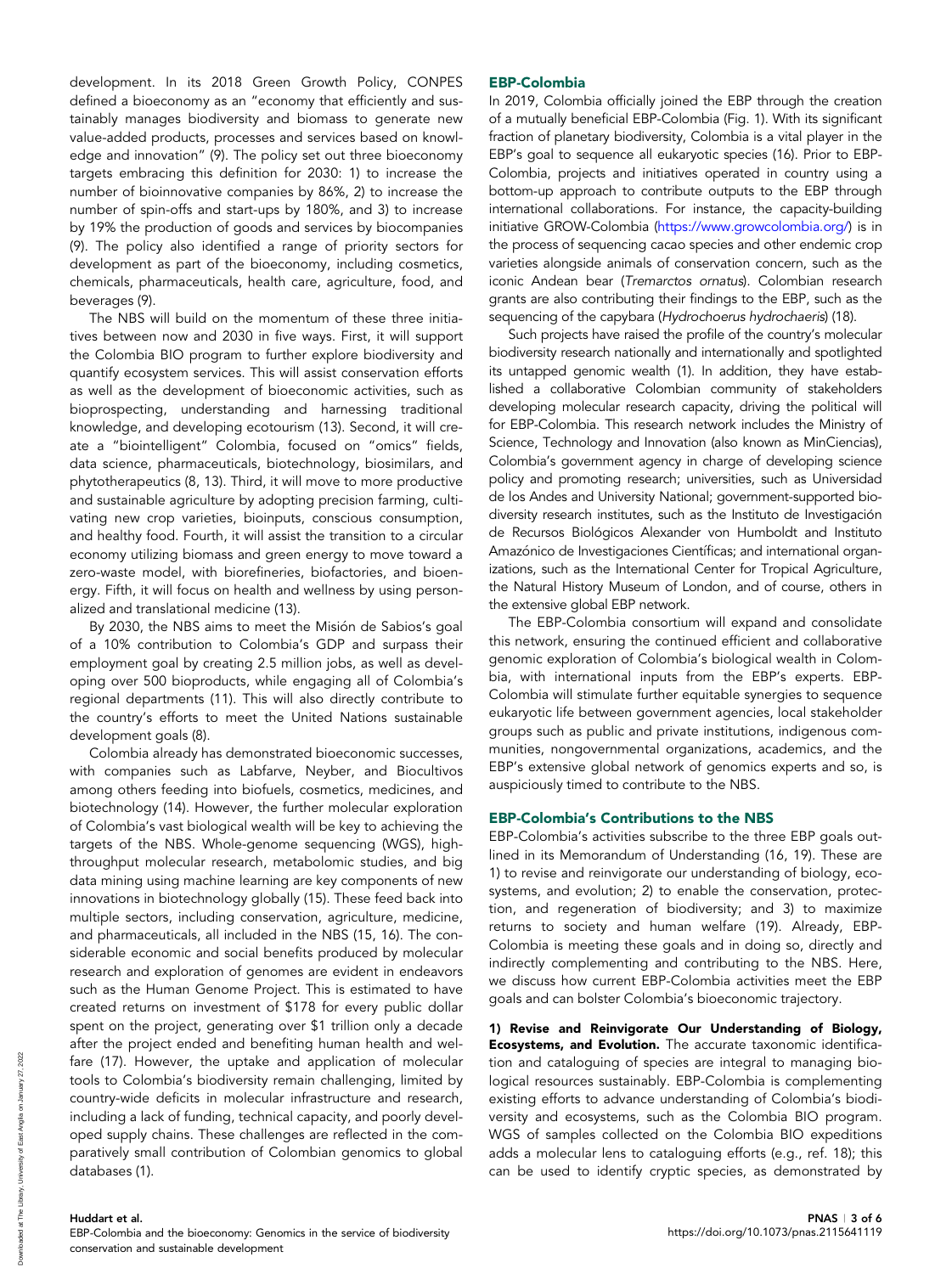recent analysis of crocodilian genomes (20, 21). Beyond the fundamental application of taxonomy, analysis of genomes can reveal evolutionary adaptations, species origins, and introgression and resolve complex phylogenies (22). Molecular analysis will also advance understanding of how species are adapted to their environment and so, our knowledge of Colombia's ecosystems and their effective management (23).

The reference genomes generated from tissue sequencing of collected samples will facilitate the shotgun sequencing of museum voucher specimens, thereby unlocking the vast genomic information preserved in the historical collections in Colombia's zoos, museums, and universities (24, 25). This is already taking place through the Andean Bear Project, and technological advances mean that many museum specimens may be of suitable quality for WGS (26). Colombia's extensive natural history collections can then provide valuable historical baselines for species genomics and comparisons with current populations (25).

In one of EBP-Colombia's first official projects, genomics are being used to aid the sustainable use of a traditional food source and involving local communities. The bivalve, "piangua" (Anadara tuberculosa), is a locally important food for communities along Colombia's remote Pacific Coast. EBP-Colombia is currently developing a chromosome-level reference genome and a metagenomic characterization of its holobionts using highly portable nanopore devices, providing real-time sequencing in the field and obviating the need for exporting biological material or importing digital sequence information. The Piangua Project is engaging local communities in the execution of the project and will work with them to plan how best to manage this resource.

2) Enable the Conservation, Protection, and Regeneration of Biodiversity. Because effective management and conservation require us to identify and delineate species and understand their range and historical population size, WGS has huge practical benefits for optimizing conservation measures (16, 20). The latest genomic technologies can be applied to any organism, allowing conservation geneticists to characterize variation within species, individuals, and populations, including functional genomic diversity and historical demography with unprecedented detail (22, 27). Undoubtedly, those genomes sequenced by the EBP-Colombia network will produce outputs that can be used to ensure the NBS's sustainability and conservation credentials.

Reference genomes are used to reveal the molecular genetic basis of deleterious as well as adaptive mutations and facilitate marker-assisted breeding programs. The assembling of a chromosome-level reference genome for the Andean bear, a threatened icon of Colombian biodiversity, will reveal runs of homozygosity across the genome. The museum samples are supplemented by 139 fecal samples collected from across the bears' geographic range in Colombia plus blood samples collected from wild individuals. The results of this work will feed back into management and conservation measures, such as understanding the connectivity between bear populations and how these can be managed effectively to optimize genetic diversity and the conservation of this species. As demonstrated by Johnson et al. (23), similar work on another charismatic large mammal, the koala (Phascolarctos cinereus), has yielded insights that have advanced understanding of its ecology in terms of diet, reproduction, and vulnerability to diseases and fed directly into conservation and management with the establishment of corridors to reduce inbreeding.

Another EBP-Colombia project, Alas, Cantos y Colores (Wings, Songs and Colors; [https://minciencias.gov.co/colombia-bio/alas](https://minciencias.gov.co/colombia-bio/alas-cantos-y-colores)[cantos-y-colores](https://minciencias.gov.co/colombia-bio/alas-cantos-y-colores)), is currently resurveying sites visited by the American Museum of Natural History in 1912 to collect tropical bird specimens. Genetic comparison of 1912 museum specimens with samples collected from birds during the resurvey, including Heliangelus exortis (tourmaline sunangel), Myioborus ornatus (golden-fronted whitestart), and Atalpetes fuscoolivaceus (duskyheaded brush finch), will provide a unique perspective on how tropical bird genomes have responded to land use, climate, and other broad changes to the Colombian landscape over 109 y (3). Conservation genomic work on each of these three bird species will be supported by a chromosome-level genome assembly now in development.

EBP-Colombia is not exclusive to the acquisition of whole genomes; many of the workflows will include partial sequencing DNA, such as barcodes or mitochondrial DNA (mtDNA) made possible by the establishment of comprehensive genetic resource bases and sequencing capacity. These shorter sequences are much easier to obtain than WGS and have diverse applications. Already, GROW-Colombia has started a project looking for cost-effective, scalable solutions for sequencing fish mtDNA from existing tissue collections in order to create a catalog of barcodes. This will enable the uptake of environmental DNA for rapid ecosystem monitoring (i.e., via metabarcoding), especially in aquatic environments, which remain poorly understood (28). In a country where traditional aquatic surveys are often unviable, these molecular sentinel tools will reveal biological communities on an unparalleled scale and can contribute to wider global initiatives (e.g., eBioAtlas; [https://ebioatlas.org/\)](https://ebioatlas.org/) (28). Such tools can be used to ensure the sustainability and ecological integrity of not just the NBS but also, other sectors, such as extractive industries, and ensure that impacts are appropriately monitored and mitigated.

3) Maximize Returns to Society and Human Welfare. If the Human Genome Project demonstrated the return on investment for sequencing one species (17), what are the returns on investment when sequencing some 10% of eukaryotic life? First, the genomic capacity building by EBP-Colombia necessary for the two previous EBP goals mentioned will equip Colombian institutions with the technological expertise and access to tools to answer this question. This human capital is a profound and necessary contribution of EBP-Colombia to Colombia's bioeconomic ambitions. Through equitable, collaborative projects with strong Colombian representation from local institutions and input from the global EBP network, EBP-Colombia will continue to train future generations of Colombian genomicists who are engaged both with society and with the government.

Of course, training scientists without also providing access to data generation and computational tools would leave them with zero "capacity." EBP-Colombia will, therefore, encourage the use of modular, portable, long-read sequencing devices (currently offered only by Oxford Nanopore Technologies) as these allow in-country sequencing and analysis as demonstrated by the Piangua Project and the fish mitochondrial genome sequencing project. The technical and operational know-how of high-throughput and WGS alongside associated computational tools is equipping a cohort of Colombian researchers with the skills and expertise required to record and explore their country's biological wealth. We expect that these portable tools will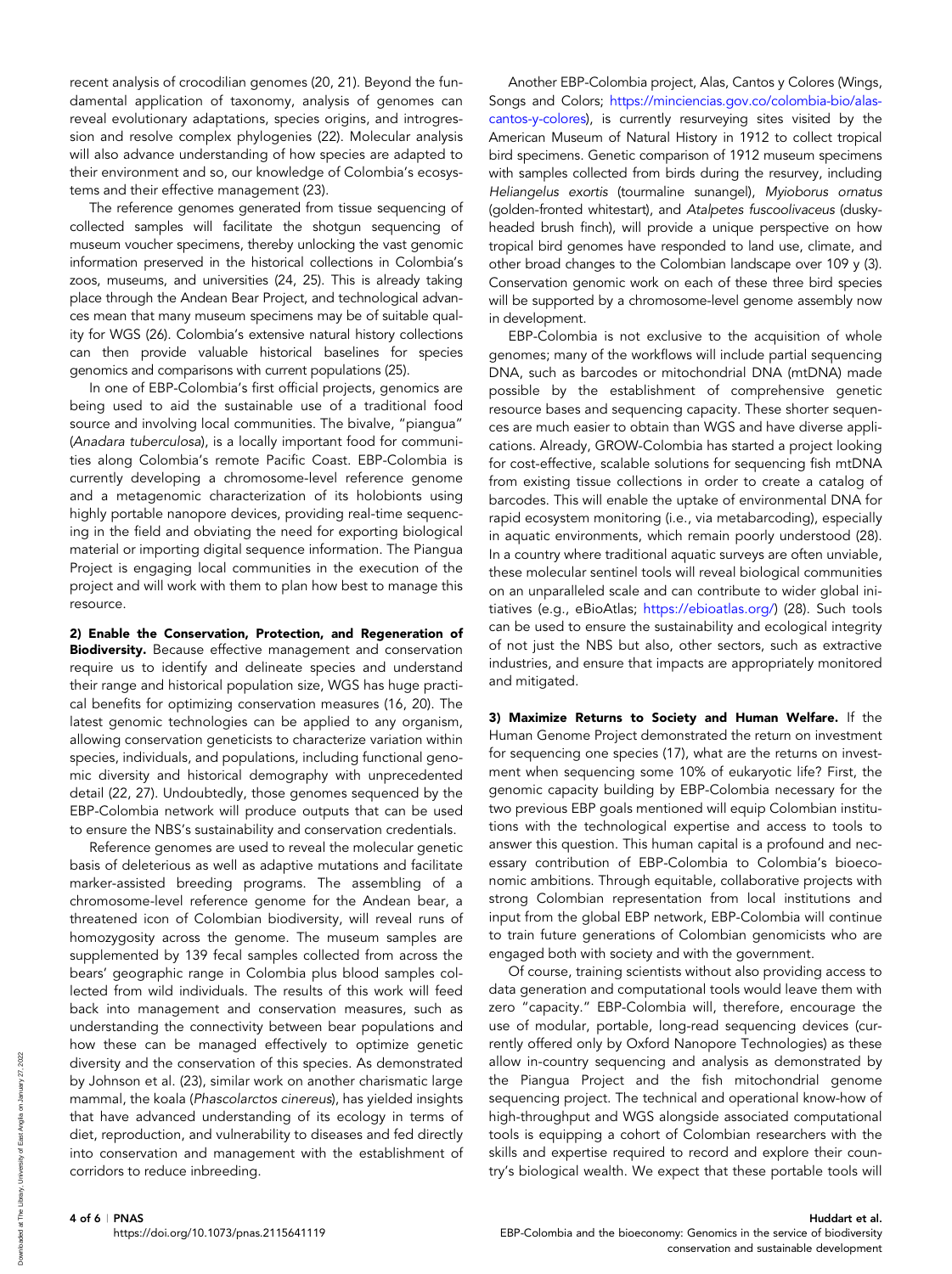pave the way for more expensive high-throughput molecular sequencing capacity in Colombia as demand increases.

This development of homegrown talent, access to technology, and open-access reference genomes will transcend the eukaryotic aspirations of the EBP and benefit biotechnology and innovation in public and private institutions, fulfilling the NBS's goal for a biointelligent Colombia. Colombia will thus be ready to conduct genomic surveys on its thousands of plant, vertebrate, fungal, and protist species, facilitating the discovery of novel molecules, fibers, and proteins with human health benefits and industrial applications (6, 15). In addition, molecular characterization is often a prerequisite essential to bringing discoveries to market both for scaling production and downstream processing into value-added products, both goals of the NBS.

EBP-Colombia's contributions to a knowledge base and reference database of Colombia's genetic resources can be effectively mined to provide solutions to a range of current and future challenges, such as food and nutritional security through genetic improvement strategies (1, 29). This is especially true for crops endemic to Colombia, like those the GROW-Colombia project is sequencing. For cacao, the uptake of cadmium is a major barrier to export; however, the sequencing of wild species, such as Herrania spp. and Guazuma ulmifolia, is expected to lead to crop improvements that reduce cadmium uptake to levels permissible for export to new markets and more resilient strains. Ultimately, genetic improvements such as these ultimately benefit society at each step along the value chain, from higher yields for farmers to the promotion of exports for the international market, thus supporting the NBS (9, 29). Finally,

the more direct benefits of molecular capacity to human health are evidenced by the recent COVID-19 pandemic; this has underscored the need for truly in-country molecular genetic and genomic tools for disease detection and control. The repurposing of equipment and personnel to address the crisis highlighted the transferability of molecular skills and capacity on a global scale.

#### **Conclusion**

EBP-Colombia is auspiciously timed to contribute toward Colombia's nascent transition toward a postconflict bioeconomy. By disseminating skills and tools via the EBP's network coupled with collaborative engagement from Colombia's various stakeholder groups, already it is playing a key role in the nation's capacity building and promises to accelerate the genetic characterization and exploration of its globally important eukaryotic wealth. This will advance the goals of the NBS both directly and indirectly. EBP-Colombia currently has 5 chromosome-level eukaryotic genome assemblies in progress and an estimated 54 additional draft assemblies in development. Outputs will be used to conserve as well as explore how best to utilize biological resources sustainably, replacing extractive and environmentally damaging economic practices with a bioeconomic model that can provide long-term stability and prosperity to the people of Colombia and help promote peace. If successful, the Colombian experience will provide a benchmark for other countries to follow.

Data Availability. There are no data underlying this work.

- 1 A. Noreña-P, A. González Muñoz, J. Mosquera-Rendón, K. Botero, M. A. Cristancho, Colombia, an unknown genetic diversity in the era of Big Data. BMC Genomics 19 (suppl. 8), 859 (2018).
- 2 P. J. Negret, J. Allan, A. Braczkowski, M. Maron, J. E. M. Watson, Need for conservation planning in postconflict Colombia. Conserv. Biol. 31, 499–500 (2017).
- 3 P. J. Negret et al., Deforestation and bird habitat loss in Colombia. Biol. Conserv. 257, 109044 (2021).
- 4 DANE, Caracterizacion pobreza monetaria y resultados clases sociales 2020 (2021). https://www.dane.gov.co/fi[les/investigaciones/condiciones\\_vida/pobreza/](https://www.dane.gov.co/files/investigaciones/condiciones_vida/pobreza/2020/Presentacion-pobreza-monetaria-caracterizacion-clases-sociales-2020.pdf) [2020/Presentacion-pobreza-monetaria-caracterizacion-clases-sociales-2020.pdf.](https://www.dane.gov.co/files/investigaciones/condiciones_vida/pobreza/2020/Presentacion-pobreza-monetaria-caracterizacion-clases-sociales-2020.pdf) Accessed 6 November 2021.
- 5 T. Dietz, J. Börner, J. J. Förster, J. Von Braun, Governance of the bioeconomy: A global comparative study of national bioeconomy strategies. Sustainability 10, 3190 (2018).
- 6 G. Uribe et al., Science and Technology: Foundation of the Bioeconomy—Proposals of the Focus of Biotechnology, Bioeconomy and Environment (Universidad de los Andes-Ediciones Uniandes, Bogotá, Colombia, 2021), vol. 3.
- 7 World Business Council for Sustainable Development (WBCSD), Circular bioeconomy: The business opportunity contributing to a sustainable world (2020). [https://www.wbcsd.org/contentwbc/download/10806/159810/1.](https://www.wbcsd.org/contentwbc/download/10806/159810/1) Accessed 22 November 2021.
- 8 N. Canales, J. Gómez González, Policy Dialogue on a Bioeconomy for Sustainable Development in Colombia. Stockholm Environment Institute (2020). [https://](https://www.sei.org/wp-content/uploads/2020/04/sei-pr-bioeconomy-colombia-apr-2020-canales-.pdf) [www.sei.org/wp-content/uploads/2020/04/sei-pr-bioeconomy-colombia-apr-2020-canales-.pdf.](https://www.sei.org/wp-content/uploads/2020/04/sei-pr-bioeconomy-colombia-apr-2020-canales-.pdf) Accessed 6 November 2021.
- 9 C. O. N. P. E. S. Green Growth Policy, Consejo Nacional de Política Económica y Social Document 3934 Executive summary (2018). [https://www.dnp.gov.co/](https://www.dnp.gov.co/Crecimiento-Verde/Documents/Pol%C3%ADtica%20CONPES%203934/Executive%20Summary%20Green%20Growth%20Policy.pdf) [Crecimiento-Verde/Documents/Pol%C3%ADtica%20CONPES%203934/Executive%20Summary%20Green%20Growth%20Policy.pdf.](https://www.dnp.gov.co/Crecimiento-Verde/Documents/Pol%C3%ADtica%20CONPES%203934/Executive%20Summary%20Green%20Growth%20Policy.pdf) Accessed 6 November 2021.
- 10 Miciencas, Colombia Bio Program (2016). https://minciencias.gov.co/sites/default/fi[les/upload/paginas/colombiabio-program-2016.pdf](https://minciencias.gov.co/sites/default/files/upload/paginas/colombiabio-program-2016.pdf). Accessed 6 November 2021.
- 11 Colombia Investment Summit, Bioeconomy and its opportunities in Colombia (2021). [https://www.slideshare.net/pasante/colombia-investment-summit-2021](https://www.slideshare.net/pasante/colombia-investment-summit-2021-da-3/) [da-3/.](https://www.slideshare.net/pasante/colombia-investment-summit-2021-da-3/) Accessed 6 November 2021.
- 12 Misión Internacional de Sabios, Informe de La Misión Internacional de Sabios 2019 Por La Educación, La Ciencia, La Tecnología y La Innovación. Versión Preliminar. Mision Internacional de Sabios (2019). https://minciencias.gov.co/sites/default/ fi[les/upload/paginas/ciencia\\_y\\_tecnologia\\_sabios\\_vol\\_3.pdf.](https://minciencias.gov.co/sites/default/files/upload/paginas/ciencia_y_tecnologia_sabios_vol_3.pdf) Accessed 6 November 2021.
- 13 Stockholm Environment Institute, Colombia's National Bioeconomy Strategy (2019). [https://www.ksla.se/wp-content/uploads/2021/05/2021-06-08-Monica-](https://www.ksla.se/wp-content/uploads/2021/05/2021-06-08-Monica-Trujillo-Colombia-Bioeconomy-Strategy.pdf)[Trujillo-Colombia-Bioeconomy-Strategy.pdf](https://www.ksla.se/wp-content/uploads/2021/05/2021-06-08-Monica-Trujillo-Colombia-Bioeconomy-Strategy.pdf). Accessed 20 November 2021.
- 14 E. Hodson de Jaramillo, G. Henry, E. Trigo, Bioeconomy. New Framework for Sustainable Growth in Latin America (Pontificia Universidad Javeriana, 2019).
- 15 D. D. Roumpeka, R. J. Wallace, F. Escalettes, I. Fotheringham, M. Watson, A review of bioinformatics tools for bio-prospecting from metagenomic sequence data. Front. Genet. 8, 23 (2017).
- 16 H. A. Lewin et al., Earth BioGenome Project: Sequencing life for the future of life. Proc. Natl. Acad. Sci. U.S.A. 115, 4325-4333 (2018).
- 17 M. Wadman, Economic return from Human Genome Project grows. Nature, [10.1038/nature.2013.13187](https://doi.org/10.1038/nature.2013.13187) (2013). 18 S. Herrera-Álvarez, E. Karlsson, O. A. Ryder, K. Lindblad-Toh, A. J. Crawford, How to make a rodent giant: Genomic basis and tradeoffs of gigantism in the cap-
- ybara, the World's largest rodent. Mol. Biol. Evol. 38, 1715–1730 (2021).
- 19 Earth Biogenome Project, Memorandum of understanding among the parties of the Earth Biogenome Project (MOU) (2020). [https://static1.squarespace.com/](https://static1.squarespace.com/static/5a5e6c9518b27d27bddaf20f/t/5ee8243c71af7823f98cea8f/1592271934503/EBP+MOU_Final_Signed_15_June_2020.pdf) [static/5a5e6c9518b27d27bddaf20f/t/5ee8243c71af7823f98cea8f/1592271934503/EBP+MOU\\_Final\\_Signed\\_15\\_June\\_2020.pdf](https://static1.squarespace.com/static/5a5e6c9518b27d27bddaf20f/t/5ee8243c71af7823f98cea8f/1592271934503/EBP+MOU_Final_Signed_15_June_2020.pdf). Accessed 10 November 2021.
- 20 D. W. G. Stanton et al., More grist for the mill? Species delimitation in the genomic era and its implications for conservation. Conserv. Genet. 20, 101-113 (2019).